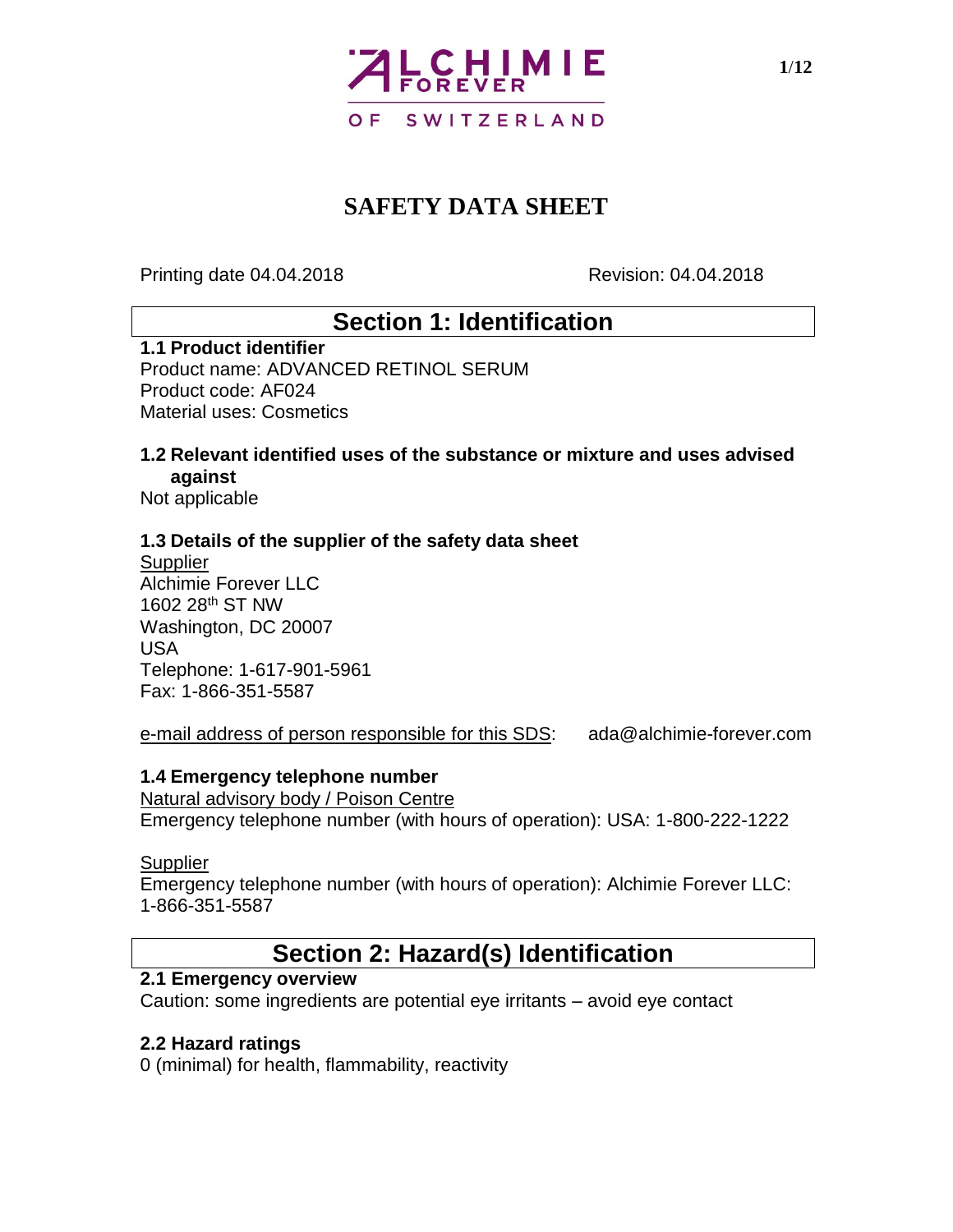

# **Section 3: Composition / Information on Ingredients**

| <b>INGREDIENT NAME</b>                             | <b>PERCENT</b> | CAS No.        | <b>FUNCTION</b>                    |  |
|----------------------------------------------------|----------------|----------------|------------------------------------|--|
|                                                    | in $%$         |                |                                    |  |
| Water/Aqua                                         | $80 - 90$      | 7732-18-5      | <b>Solvents</b>                    |  |
| Caprylic / Capric Triglyceride                     | $1 - 3$        | 73398-61-5     | <b>Emollients</b>                  |  |
| Isononyl Isononanoate                              | $1 - 3$        | 59219-71-5     | <b>Emollients</b>                  |  |
| Glycerin                                           | $1 - 3$        | $56 - 81 - 5$  | <b>Humectants</b>                  |  |
| Hydroxyethyl Acrylate/Sodium                       | $1 - 3$        | 111286-86-3    | <b>Viscosity Increasing Agents</b> |  |
| AcryloyIdimethyItaurate Copolymer                  |                |                |                                    |  |
| Allyl Methacrylates Crosspolymer                   | $1 - 3$        | 182212-41-5    | <b>Viscosity Increasing Agents</b> |  |
| Squalane                                           | $1 - 3$        | $111 - 01 - 3$ | <b>Emollients</b>                  |  |
| Simmondsia Chinensis (Jojoba) Seed Oil             | $1 - 3$        | 61789-91-1     | <b>Skin-Conditioning Agents</b>    |  |
| Retinol                                            | $<$ 1          | 68-26-8        | <b>Skin-Conditioning Agents</b>    |  |
| Camellia Sinensis (Green Tea) Leaf Extract         | $<$ 1          | 84650-60-2     | <b>Skin-Conditioning Agents</b>    |  |
| Vaccinium Myrtillus (Bilberry) Fruit Extract       | $<$ 1          | 84082-34-8     | Skin-Conditioning Agents           |  |
| Leontopodium Alpinum (Edelweiss) Extract           | $<$ 1          | 391900-47-3    | <b>Skin-Conditioning Agents</b>    |  |
| Trifolium Pratense (Clover) Flower Extract         | $<$ 1          | 85085-25-2     | <b>Skin-Conditioning Agents</b>    |  |
| Malus Domestica (Apple) Fruit Cell Culture Extract | $<$ 1          | 89957-48-2     | <b>Skin-Conditioning Agents</b>    |  |
| Sodium Hyaluronate                                 | $<$ 1          | 9067-32-7      | <b>Skin-Conditioning Agents</b>    |  |
| <b>Ascorbyl Glucoside</b>                          | < 1            | 129499-78-1    | <b>Antioxidant Agents</b>          |  |
| Tocopherol                                         | $<$ 1          | 1406-18-4      | <b>Antioxidant Agents</b>          |  |
| Polysorbate 20                                     | $<$ 1          | 9005-64-5      | Surfactants                        |  |
| Polysorbate 60                                     | $<$ 1          | 9005-67-8      | Surfactants                        |  |
| Sodium Hydroxide                                   | $<$ 1          | 1310-73-2      | <b>Buffering Agents</b>            |  |
| Sodium Metabisulfite                               | $<$ 1          | 7681-57-4      | <b>Buffering Agents</b>            |  |
| Isomalt                                            | $<$ 1          | 64519-82-0     | <b>Buffering Agents</b>            |  |
| Disodium EDTA                                      | $<$ 1          | 139-33-3       | <b>Chelation Agents</b>            |  |
| Chlorphenesin                                      | $<$ 1          | 886-74-8       | Preservatives                      |  |
| <b>Benzyl Alcohol</b>                              | $<$ 1          | 100-51-6       | Preservatives                      |  |
| <b>Benzoic Acid</b>                                | $<$ 1          | 65-85-0        | Preservatives                      |  |
| Sorbic Acid                                        | $<$ 1          | 110-44-1       | Preservatives                      |  |
| Fragrance / Parfum                                 | $<$ 1          |                | Fragrance                          |  |
| Geraniol                                           | $<$ 1          | 106-24-1       | Fragrance                          |  |
| <b>Hexyl Cinnamal</b>                              | $<$ 1          | 101-86-0       | Fragrance                          |  |
| Alpha Isomethyl Ionone                             | < 1            | 127-51-5       | Fragrance                          |  |
| Amyl Cinnamal                                      | $<$ 1          | 122-40-7       | Fragrance                          |  |
| Hydroxyisohexyl 3-Cyclohexene Carboxaldehyde       | $<$ 1          | 31906-04-4     | Fragrance                          |  |
| Linalool                                           | $<$ 1          | 78-70-6        | Fragrance                          |  |
| <b>Butylphenyl Methylpropional</b>                 | $<$ 1          | 80-54-6        | Fragrance                          |  |
| Citronellol                                        | $<$ 1          | 106-22-9       | Fragrance                          |  |
| Limonene                                           | $<$ 1          | 138-86-3       | Fragrance                          |  |
|                                                    |                |                |                                    |  |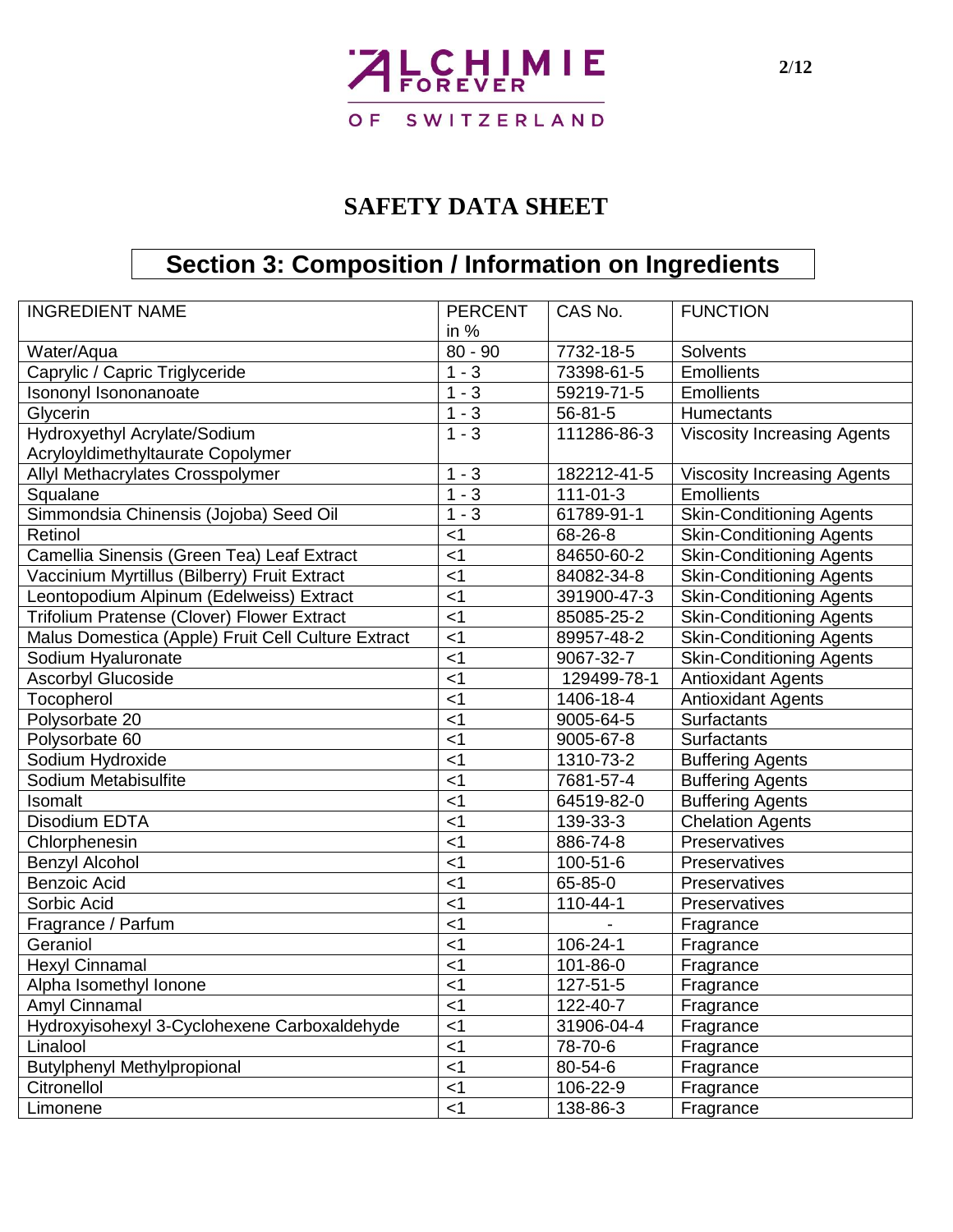

These are no additional ingredients present which, within the current knowledge of the supplier and in the concentrations applicable, are classified as hazardous to health or the environmental, are PBTs or vPvBs or have been assigned a workplace exposure limit and hence require reporting in this section.

### **Section 4: First-Aid Measures**

#### **4.1 Description of first-aid measures**

#### Eye contact

Immediately flush eyes with plenty of water, occasionally lifting the upper and lower eyelids. Check for and remove any contact lenses. Continue to rinse for at least 10 minutes. Get medical attention.

#### Inhalation

Remove victim to fresh air and keep at rest in a position comfortable for breathing. If not breathing, if breathing is irregular or if respiratory arrest occurs, provide artificial respiration or oxygen by trained personnel. It may be dangerous to the person providing aid to give mouth-to-mouth resuscitation. Get medical attention if adverse health effects persist or are severe. If unconscious, place in recovery position and get medical attention immediately. Maintain an open airway. Loosen tight clothing such as a collar, tie, belt or waistband. In case of inhalation of decomposition products in a fire, symptoms may be delayed. The exposed person may need to be kept under medical surveillance for 48 hours.

#### Ingestion

Wash out mouth with water. Remove dentures if any. Remove victim to fresh air and keep at rest in a position comfortable for breathing. If material has been swallowed and the exposed person is conscious, give small quantities of water to drink. Stop if the exposed person feels sick as vomiting may be dangerous. Do not induce vomiting unless directed to do so by medical personnel. If vomiting occurs, the head should be kept low so that vomit does not enter the lungs. Get medical attention if adverse health effects persist or are severe. Never give anything by mouth to an unconscious person. If unconscious, place in recovery position and get medical attention immediately. Maintain an open airway. Loosen tight clothing such as a collar, tie, belt or waistband.

#### Protection of first-aiders

No action shall be taken involving any personal risk or without suitable training. It may be dangerous to the person providing aid to give mouth-to-mouth resuscitation.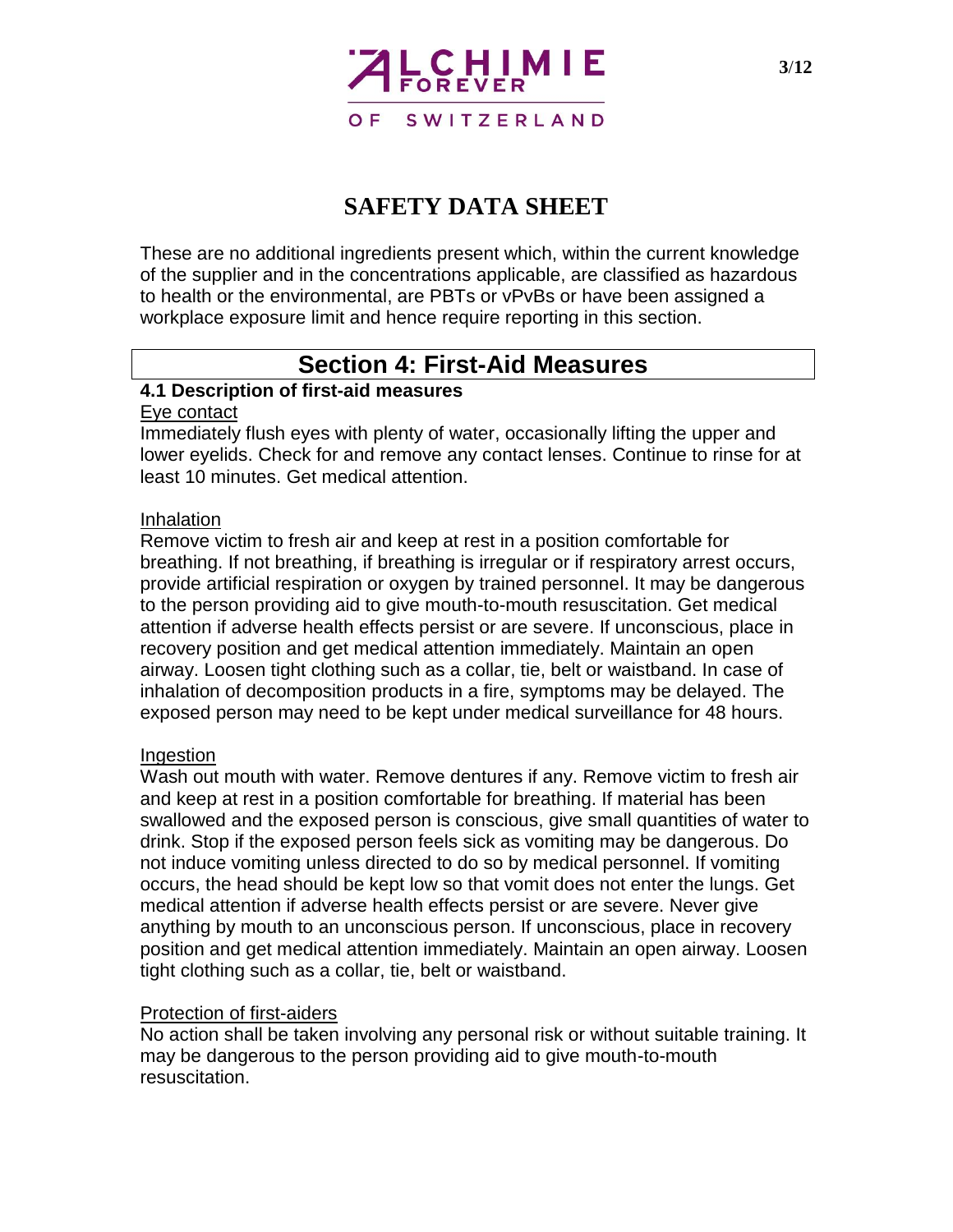

**4.2 Most important symptoms and effects, both acute and delayed** No further relevant information available.

#### **4.3 Indication of any immediate medical attention and special treatment needed**

No further relevant information available.

## **Section 5: Fire-Fighting Measures**

#### **5.1 Extinguishing media**

Suitable extinguishing media Use and extinguishing agent suitable for the surrounding fire

Unsuitable extinguishing media

None know

#### **5.2 Special hazards arising from the substance or mixture**

Hazards from the substance or mixture In a fire or if heated, a pressure increase will occur and the container may burst

#### Hazardous thermal decomposition products:

Decomposition products may include the following materials: carbon dioxide carbon monoxide nitrogen oxides sulfur oxides metal oxide/oxides

#### **5.3 Advice for firefighters**

Special protective actions for fire-fighters

Promptly isolate the scene by removing all persons from the vicinity of the incident of these is a fire. No action shall be taken involving any personal risk or without suitable training.

#### Special protective equipment for fire-fighters

Fire-fighters should wear appropriate protective equipment and self-contained breathing apparatus with a full face-piece operated in positive pressure mode.

## **Section 6: Accidental Release Measures**

**6.1 Personal precautions, protective equipment and emergency procedures** For non-emergency personnel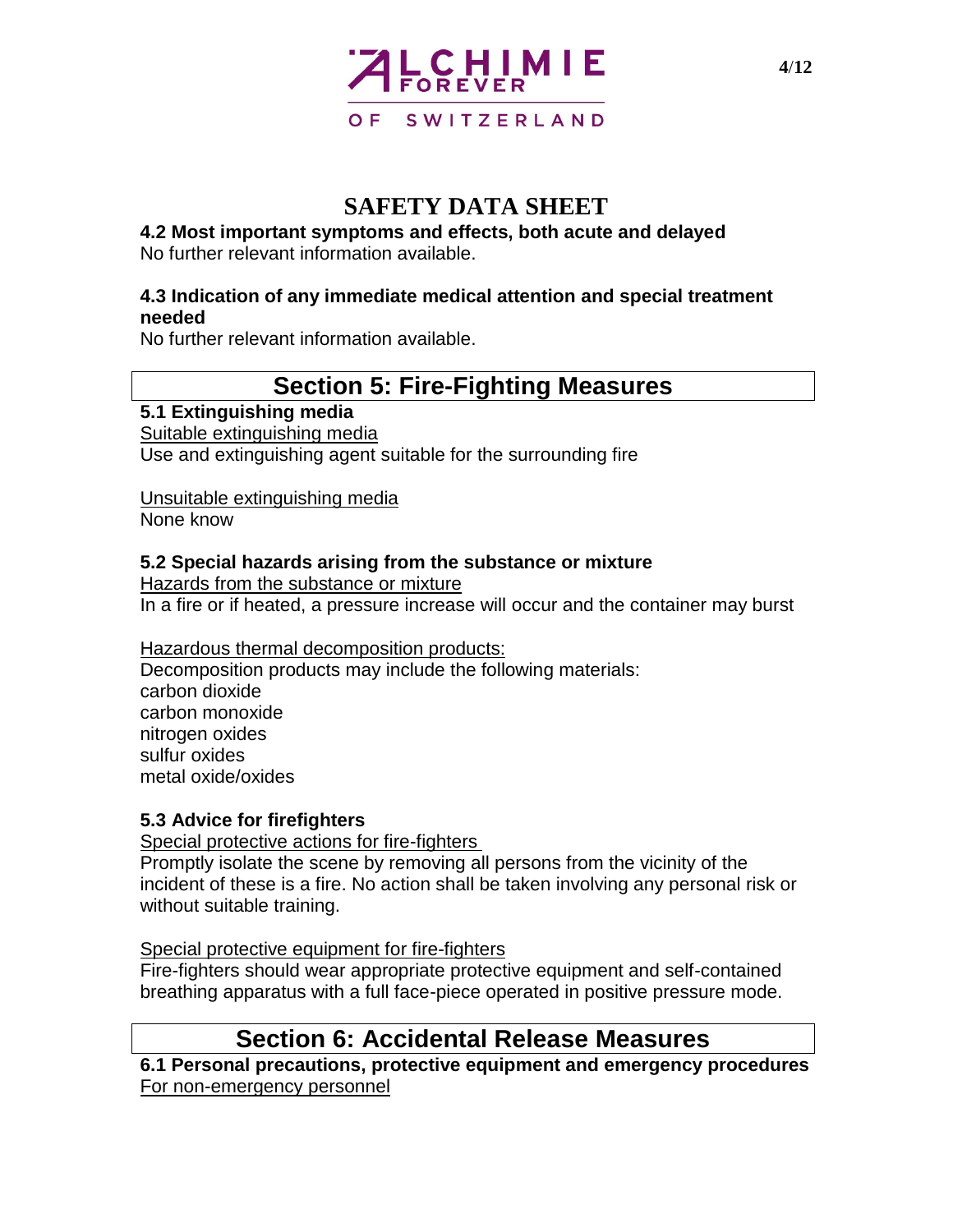

No action shall be taken involving any personal risk or without suitable training. Evacuate surrounding areas. Keep unnecessary and unprotected personnel from entering. Do not touch or walk through split material. Avoid breathing vapour or mist. Provide adequate ventilation. Wear appropriate respirator when ventilation is inadequate. Put on appropriate personal protective equipment.

#### For emergency responders

If specialized clothing is required to deal with the spillage, take note of any information in Section 8 on suitable and unsuitable materials. See also the information in "For non-emergency personnel".

#### **6.2 Environmental precautions**

Avoid dispersal of split material and runoff and contact with soil, waterways, drains and sewers. Inform the relevant authorities if the product has caused environmental pollution (sewers, waterways, soil or air).

#### **6.3 Methods and materials for containment and cleaning up**

#### Small spill

Stop leak if without risk. Move containers from spill area. Dilute with water and mop up if water-soluble. Alternatively, or if water-insoluble, absorb with an inert dry material and place in an appropriate waste disposal container. Dispose of via a licensed waste disposal contractor.

#### Large spill

Stop leak if without risk. Move containers from spill area. Approach the release from upwind. Prevent entry into sewers, water courses, basements or confined areas. Wash spillages into an effluent treatment plant or proceed as follows. Contain and collect spillage with non-combustible, absorbent material e.g. sand, earth, vermiculite or diatomaceous earth and place in container for disposal according to local regulations. Dispose of via a licensed waste disposal contractor. Contaminated absorbent material may pose the same hazard as the split product.

#### **6.4 Reference to other sections**

See Section 1 for emergency contact information. See Section 8 for information on appropriate personal protective equipment. See Section 13 for additional waste treatment information.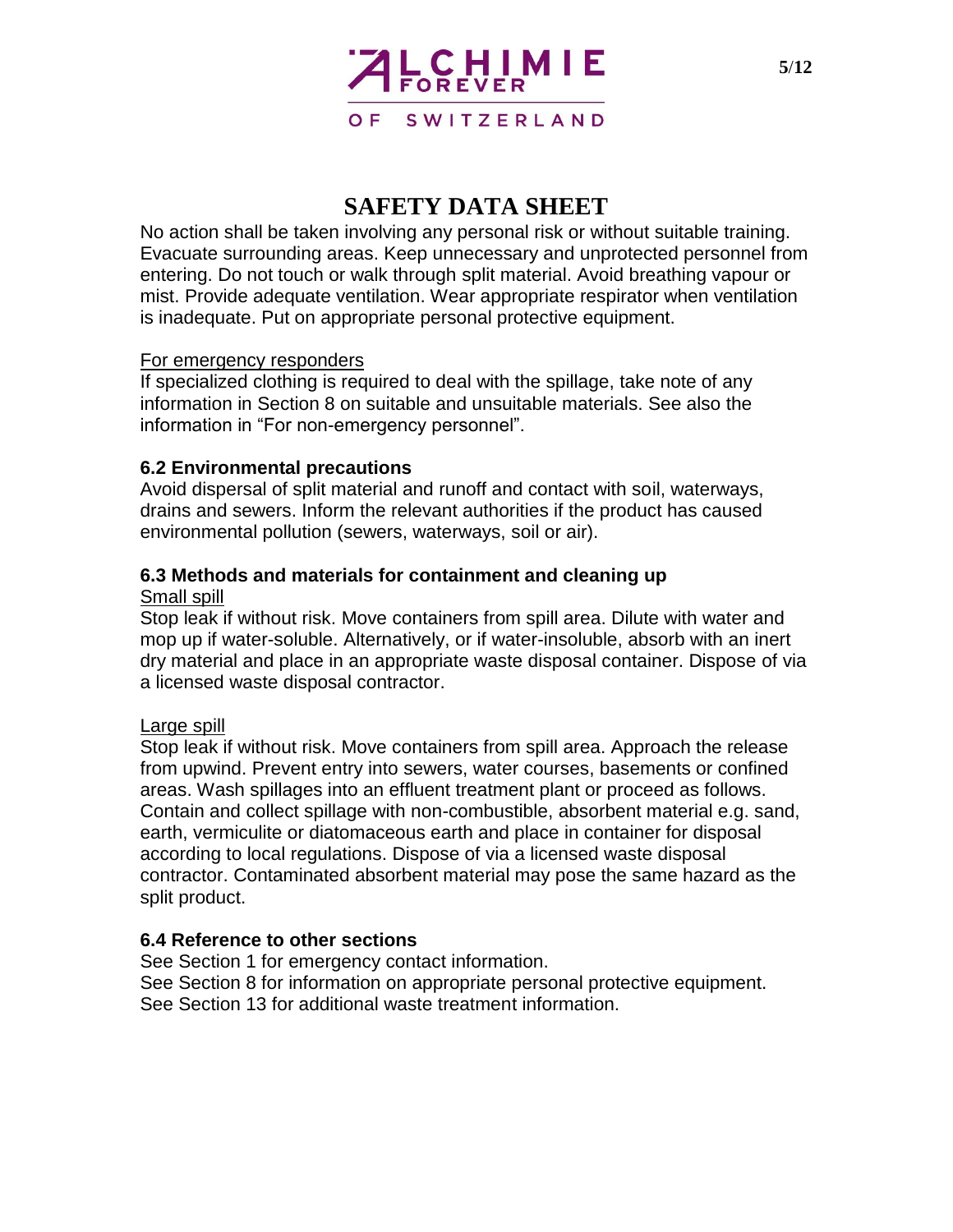

## **Section 7: Handling and Storage**

#### **7.1 Precautions for safe handling**

#### Protective measures

Put on appropriate personal protective equipment (see Section 8). Do not ingest. Avoid contact with eyes, skin and clothing. Avoid breathing vapour or mist. Keep in the original container or an approved alternative made from a compatible material, kept tightly closed when not in use. Empty containers retain product residue and can be hazardous. Do not reuse container.

#### Advice on general occupational hygiene

Eating, drinking and smoking should be prohibited in areas where this material is handled, stored and processed. Workers should wash hands and face before eating, drinking and smoking. Remove contaminated clothing and protective equipment before entering eating areas. See also Section 8 for additional information on hygiene measures.

#### **7.2 Conditions for safe storage, including any incompatibilities**

Store in accordance with local regulations. Store in original container protected from direct sunlight in a dry, cool and well-ventilated area, away from incompatible materials (see Section 10) and food and drink. Keep container tightly closed and sealed until ready for use. Containers that have been opened must be carefully resealed and kept upright to prevent leakage. Do not store in unlabelled containers. Use appropriate containment to avoid environmental contamination.

Store away from light and heat (0-30°C)

### **7.3 Specific and use(s)**

Recommendations Not available

Industrial sector specific solutions Not available

#### **Section 8: Exposure Controls / Personal Protection 8.1 Control parameters**

Occupational exposure limits No exposure limit value known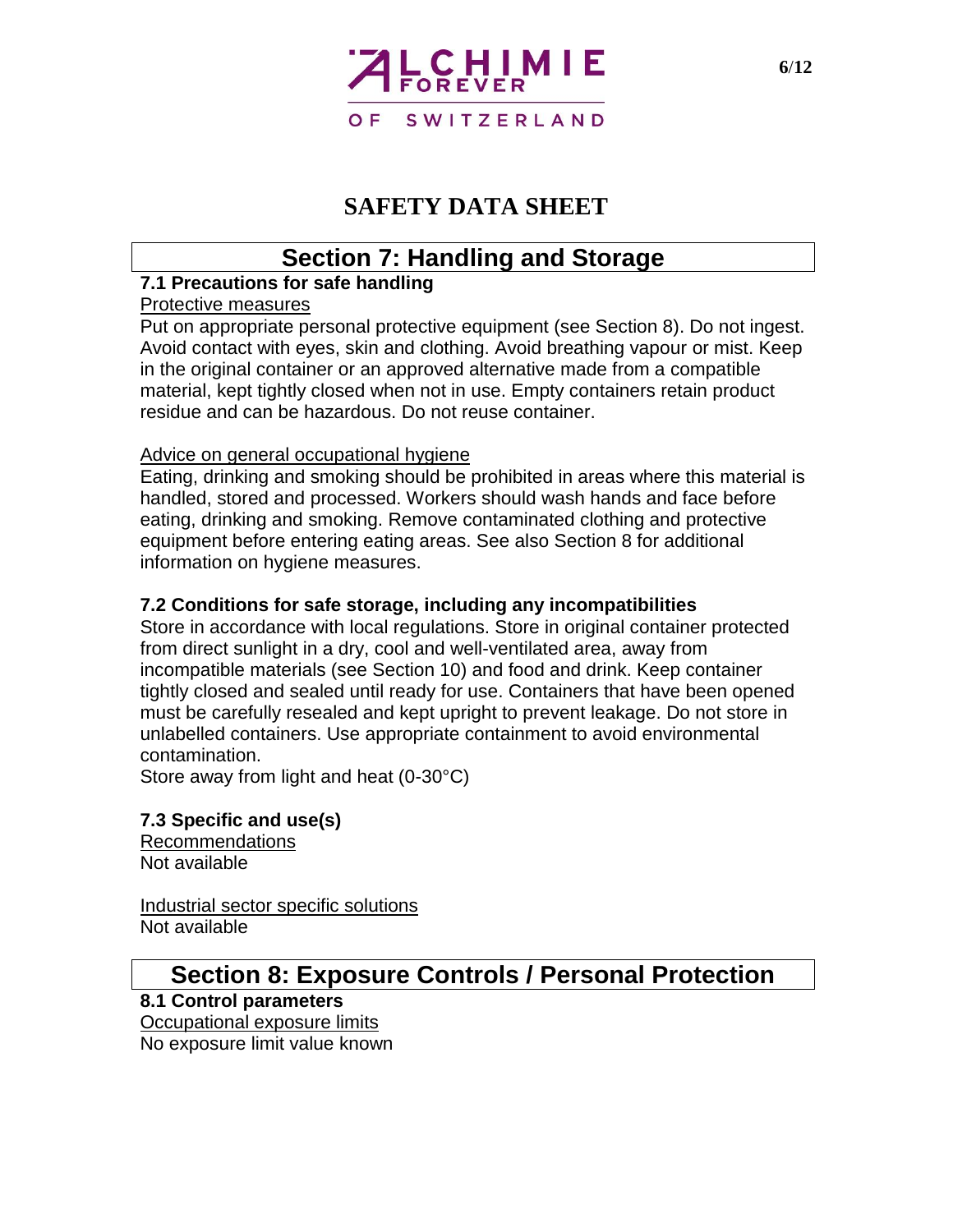

#### Recommended monitoring procedures

If this product contains ingredients with exposure limits, personal, workplace atmosphere or biological monitoring may be required to determine the effectiveness of the ventilation or other control measures and/or the necessity to use respiratory protective equipment.

DNELs/DMELs No DNELs/DMELs available

PNECs No PNECs available

#### **8.2 Exposure controls**

#### Appropriate engineering controls

No special ventilation requirements. Good general ventilation should be sufficient to control worker exposure to airborne contaminants. If this product contains ingredients with exposure limits, use process enclosures, local exhaust ventilation or other engineering controls to keep worker exposure below any recommended or statutory limits.

#### Hygiene measures

Wash hands, forearms and face thoroughly after handling chemical products,. Before eating, smoking and using the lavatory and at the end of the working period. Appropriate techniques should be used to remove potentially contaminated clothing. Wash contaminated clothing before reusing. Ensure that eyewash stations and safety showers are close to the workstation location.

#### **8.3 Individual protection measures**

#### Eye/face protection

Safety eyewear complying with an approved standard should be used when a risk assessment indicates this is necessary to avoid exposure to liquid splashes, mists, gases or dusts. If contact is possible, the following protection should be worn, unless the assessment indicates a higher degree of protection: chemical splash goggles.

#### Hand protection

Chemical-resistant, impervious gloves complying with an approved standard should be worn at all times when handling chemical products if a risk assessment indicates this is necessary.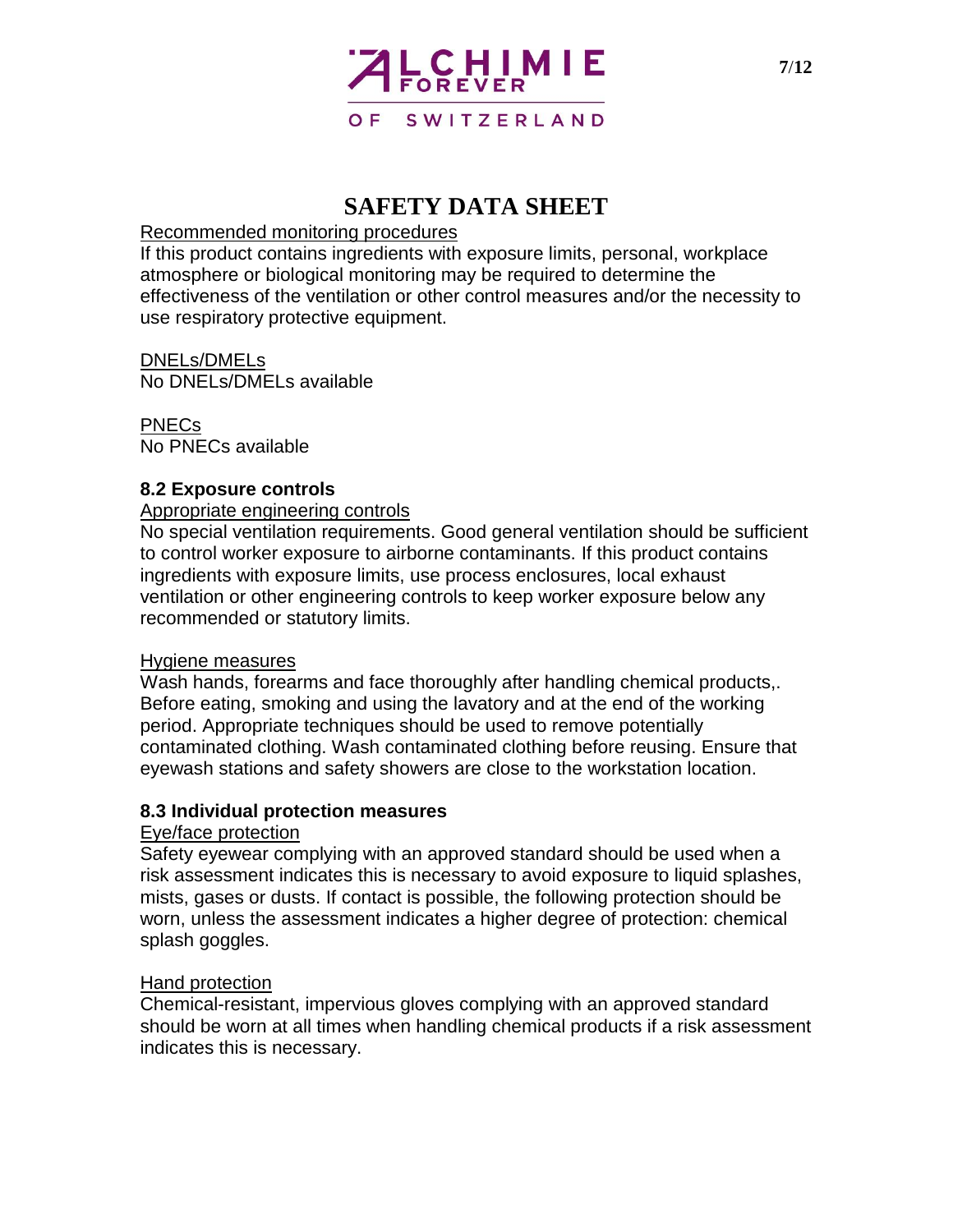

#### Body protection

Personal protective equipment for the body should be selected based on the task being performed and the risks involved and should be approved by a specialist before handling this product.

#### Respiratory protection

Use a properly fitted, air-purifying or air-fed respirator complying with an approved standard if a risk assessment indicates this is necessary. Respirator selection must be based on known or anticipated exposure levels, the hazards of the product and the safe working limits of the selected respirator.

#### Environmental exposure controls

Emissions from ventilation or work process equipment should be checked to ensure they comply with the requirements of environmental protection legislation. In some cases, fume scrubbers, filters or engineering modifications to the process equipment will be necessary to reduce emissions to acceptable levels.

### **Section 9: Physical and Chemical Properties**

#### **9.1 Information on basic and chemical properties**

Physical state: Gel Colour: Transparent pH: 4.0 to 5.0 Flash point: None available Flammability of the product: None available Solubility: Miscible in water Vapor density: 1.000 to 1.050 kg/m<sup>3</sup> Viscosity: 10,000 to 20,000 mPa\*s Temperature of viscosity measurement: 20°C

#### **9.2 Other information**

The information presented in this section does not serve as specifications.

## **Section 10: Stability and Reactivity**

#### **10.1 Reactivity**

No specific test data related to reactivity available for this product and its ingredients.

#### **10.2 Chemical stability**

The product is stable.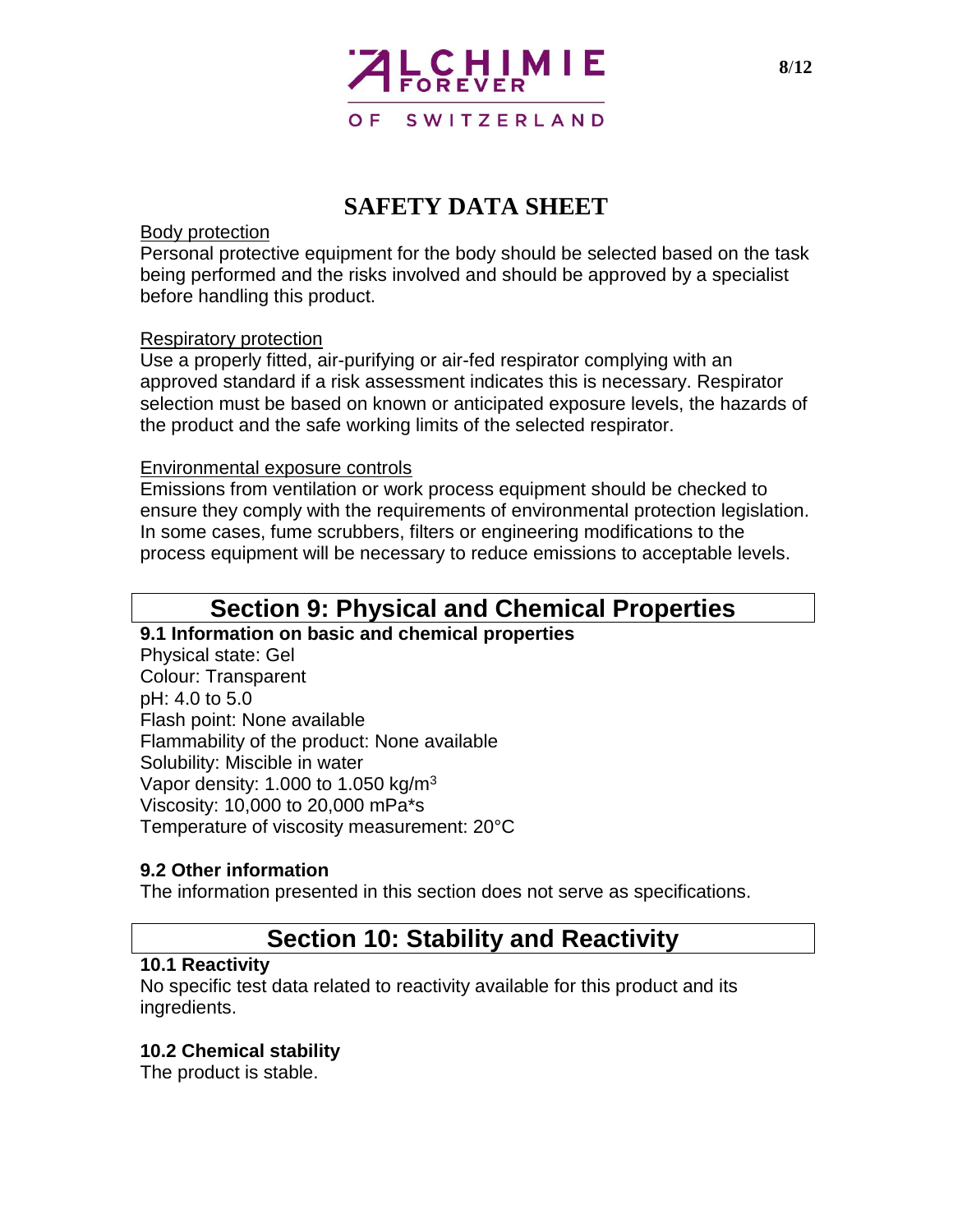

#### **10.3 Possibility of hazardous reactions**

Under normal conditions of storage and use, hazardous reactions will not occur.

#### **10.4 Conditions to avoid**

No specific data.

#### **10.5 Incompatible materials**

No specific data.

#### **10.6 Hazardous decomposition products**

Under normal conditions of storage and use, hazardous decomposition products should not be produced.

## **Section 11: Toxicological Information**

### **11.1 Information on toxicological effects**

Acute toxicity Not classified as dangerous

Irritation/Corrosion Skin: Irritating to mucous membranes Eyes: May cause eye irritation

**Mutagenicicity** Not available

**Carcinogenicity** Not available

Reproductive toxicity Not available

**Teratogenicity** Not available

Specific target organ toxicity (single exposure) Not available Specific target organ toxicity (repeated exposure) Not available

Aspiration hazard Not available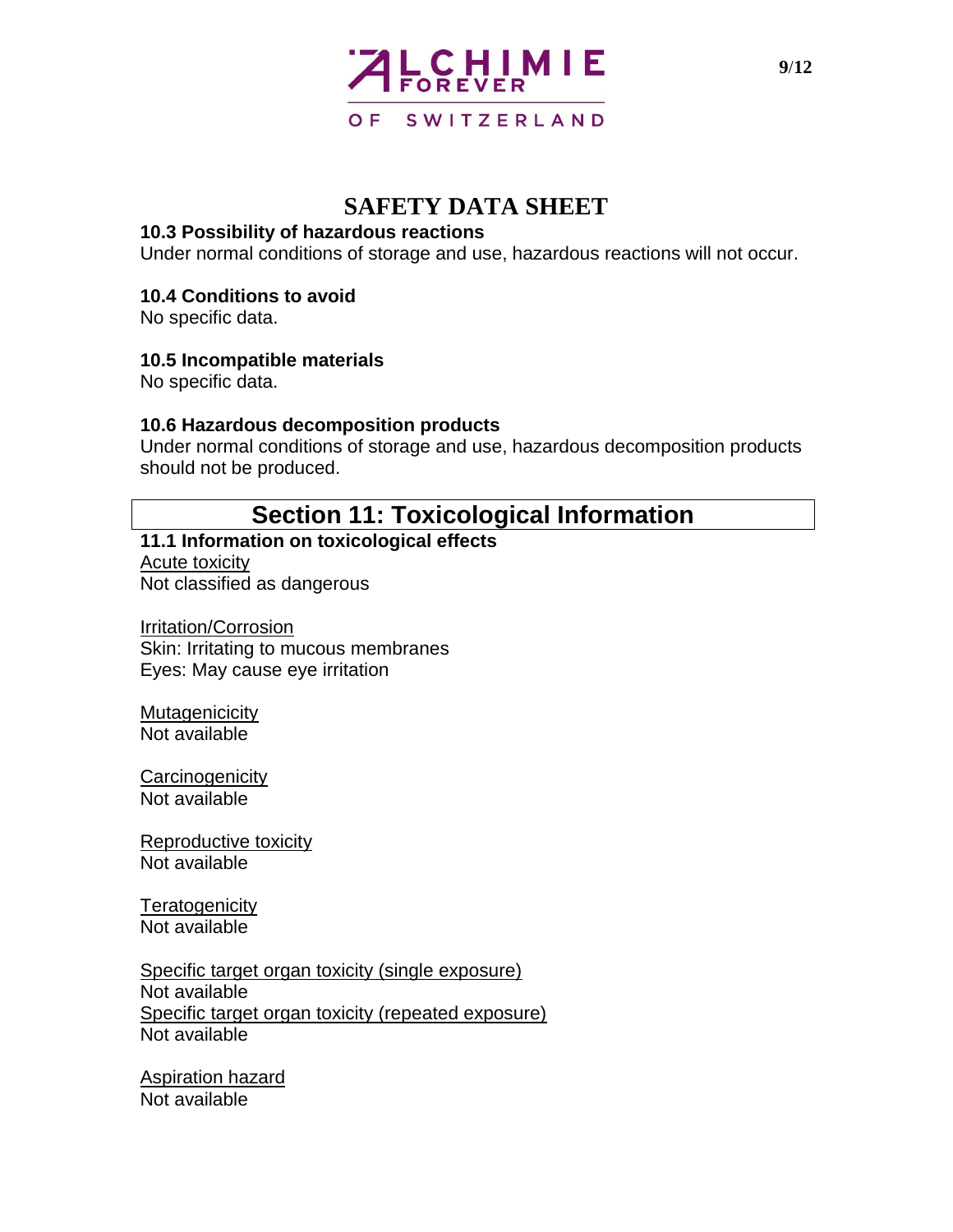

Delayed and immediate effects and also chronic effects from short and long term exposure

No known significant effects or critical hazards

## **Section 12: Ecological information**

#### **12.1 Toxicity**

No data available

#### **12.2 Persistence and degradability**

No data available

#### **12.3 Bioaccumulative potential**

No data available

#### **12.4 Mobility in soil**

Soil/water partition coefficient (Koc): No data available

#### **12.5 Results of PBT and vPvB assessment**

Not applicable

#### **12.6 Other adverse effects**

No known significant effects or critical hazards

## **Section 13: Disposal considerations**

#### **13.1 Waste treatment methods**

#### Product

Methods of disposal: The generation of waste should be avoided or minimized wherever possible. Disposal of this product, solutions and any by-products should at all times comply with the requirements of environmental protection and waste disposal legislation and any regional local authority requirements. Dispose of surplus and non-recyclable products via a licensed waste disposal contractor. Waste should not be disposed of untreated to the sewer unless fully compliant with the requirements of all authorities with jurisdiction.

Hazardous waste: Within the present knowledge of the supplier, this product is not regarded as hazardous waste.

#### Packaging

Methods of disposal: The generation of waste should be avoided or minimized wherever possible. Waste packaging should be recycled. Incineration of landfill should only be considered when recycling is not feasible.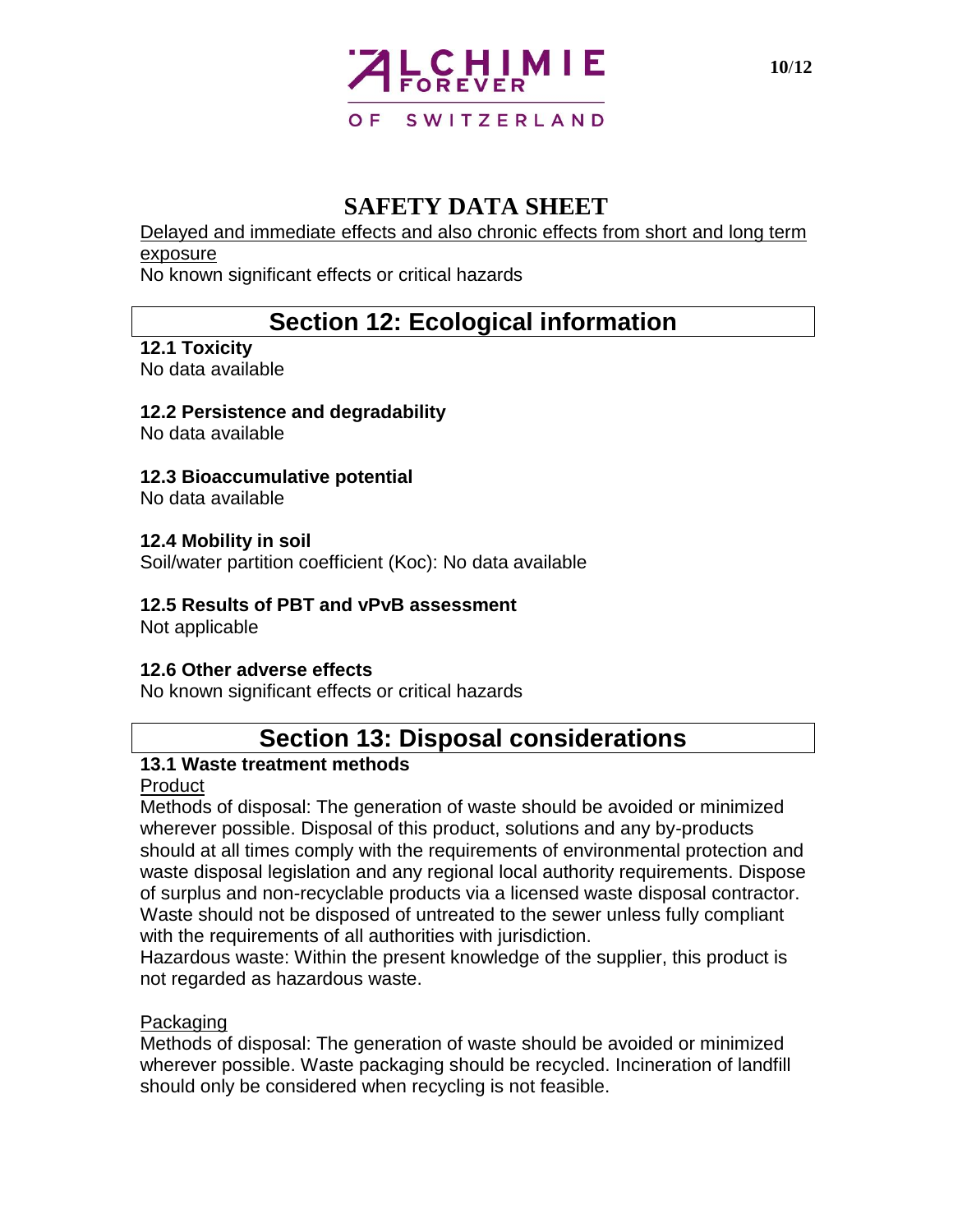

Special precautions: This material and its container must be disposed of in a safe way. Care should be taken when handling emptied containers that have not been cleaned or rinsed out. Empty containers or liners may retail some product residues. Avoid dispersal of split material and runoff and contact with soil, waterways, drains and sewers.

### **Section 14: Transport information**

|                      | <b>ADR/RID</b>                | <b>ADN</b>                    | <b>IMDG</b>                   | <b>IATA</b>                   |
|----------------------|-------------------------------|-------------------------------|-------------------------------|-------------------------------|
| 14.1 UN number       | Not regulated                 | Not regulated                 | Not regulated                 | Not regulated                 |
| 14.2 UN proper       |                               |                               |                               |                               |
| shipping name        |                               |                               |                               |                               |
| 14.3 Transport       |                               |                               |                               |                               |
| hazard               |                               |                               |                               |                               |
| class(es)            |                               |                               |                               |                               |
| 14.4 Packing         |                               | ۰                             |                               |                               |
| group                |                               |                               |                               |                               |
| 14.5                 |                               |                               |                               |                               |
| <b>Environmental</b> |                               |                               |                               |                               |
| hazards              |                               |                               |                               |                               |
| 14.6 Special         | <b>Transport</b>              | <b>Transport</b>              | <b>Transport</b>              | <b>Transport</b>              |
| precautions for      | within user's                 | within user's                 | within user's                 | within user's                 |
| user                 | premises:                     | premises:                     | premises:                     | premises:                     |
|                      | always transport<br>in closed | always transport<br>in closed | always transport<br>in closed | always transport<br>in closed |
|                      | containers that               | containers that               | containers that               | containers that               |
|                      | are upright and               | are upright and               | are upright and               | are upright and               |
|                      | secure. Ensure                | secure. Ensure                | secure. Ensure                | secure. Ensure                |
|                      | that persons                  | that persons                  | that persons                  | that persons                  |
|                      | transporting the              | transporting the              | transporting the              | transporting the              |
|                      | product know                  | product know                  | product know                  | product know                  |
|                      | what to do in the             | what to do in the             | what to do in the             | what to do in the             |
|                      | event of an                   | event of an                   | event of an                   | event of an                   |
|                      | accident or                   | accident or                   | accident or                   | accident or                   |
|                      | spillage.                     | spillage.                     | spillage.                     | spillage.                     |
| <b>Additional</b>    |                               |                               |                               |                               |
| information          |                               |                               |                               |                               |

#### **14.7. Transport in bulk according to Annex II of MARPOL 73/78 and the IBC Code**

Not available

## **Section 15: regulatory information**

**OSHA** 

No applicable requirements or listings